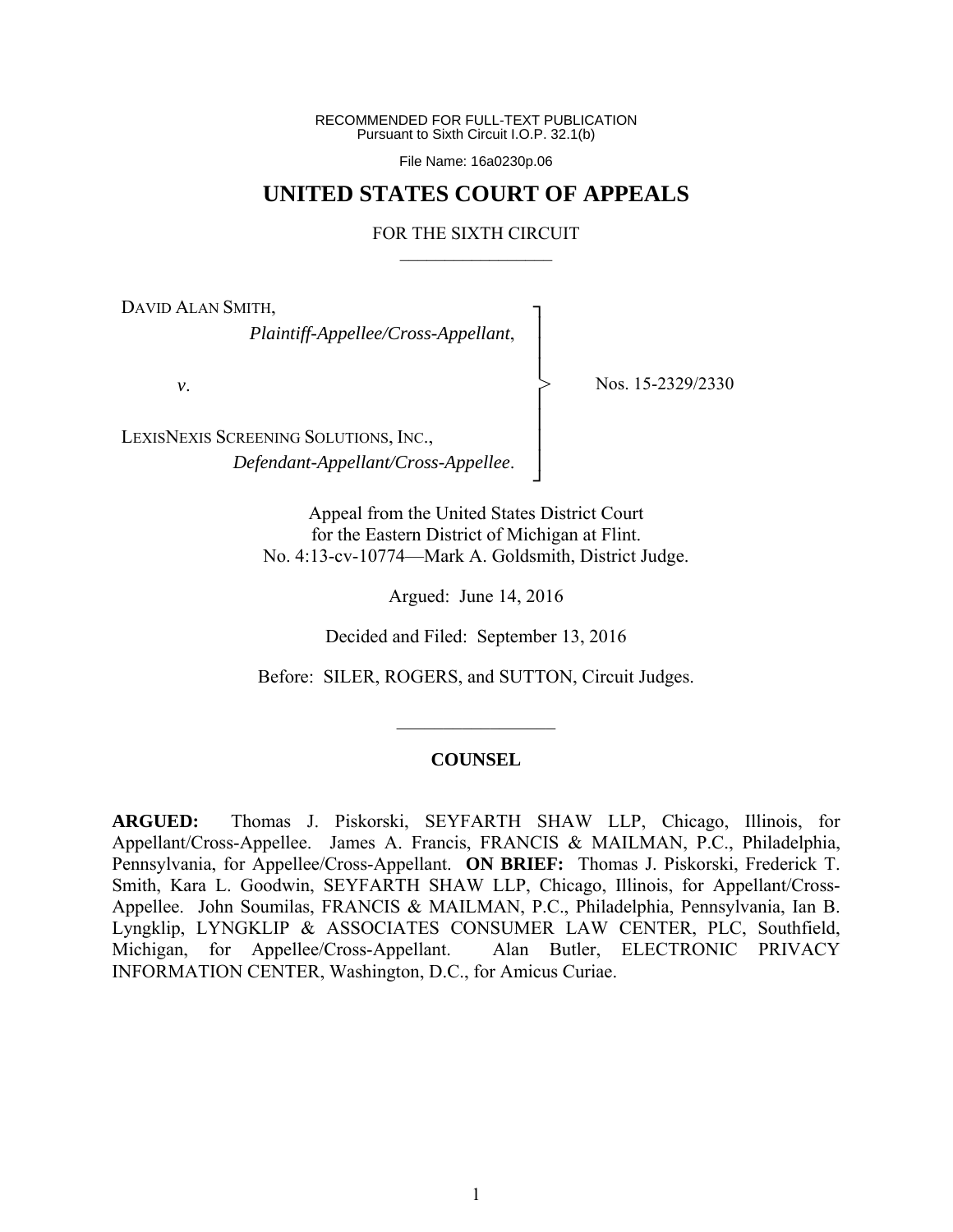## **OPINION**   $\frac{1}{2}$  ,  $\frac{1}{2}$  ,  $\frac{1}{2}$  ,  $\frac{1}{2}$  ,  $\frac{1}{2}$  ,  $\frac{1}{2}$  ,  $\frac{1}{2}$  ,  $\frac{1}{2}$  ,  $\frac{1}{2}$

 $\frac{1}{2}$  ,  $\frac{1}{2}$  ,  $\frac{1}{2}$  ,  $\frac{1}{2}$  ,  $\frac{1}{2}$  ,  $\frac{1}{2}$  ,  $\frac{1}{2}$  ,  $\frac{1}{2}$  ,  $\frac{1}{2}$ 

ROGERS, Circuit Judge. Great Lakes Wine and Spirits contracted with LexisNexis to carry out criminal history checks for employment applicants. Great Lakes provided Lexis with David Alan Smith's date of birth but not his middle name. Lexis's check returned a fraud conviction of a man named David *Oscar* Smith, resulting in six weeks' delay in David Alan Smith's being hired. Lexis had requested, but not required, the input of a middle name, and did not cross-reference the criminal history report with a credit report that showed Smith's middle initial. Smith sued under the Fair Credit Reporting Act (FCRA). Following a jury trial, the court awarded Smith \$75,000 in compensatory damages for six weeks of lost wages, emotional distress, and harm to his reputation, plus \$150,000 in punitive damages. Both parties appeal. Although a reasonable jury could conclude that Lexis negligently violated the FCRA by not requiring Smith's middle name, there is not sufficient evidence of willfulness to support punitive damages. A partial reversal is accordingly required.

 David Alan Smith's employer, Tasson Distributing, was sold to Great Lakes Wine and Spirits in 2012. Former Tasson employees were not guaranteed a position with Great Lakes. Each employee had to apply for a Great Lakes job. Smith applied for the position of delivery driver, the same position he held at Tasson.

 Great Lakes sent Smith an email less than a week later offering him a full-time merchandiser position instead of his desired job. The merchandiser position paid \$11 per hour, which was \$5 less per hour than he made as a delivery driver at Tasson. The employment offer stated that "[c]ontinued employment, subsequent to this offer, is conditional based upon your satisfactory completion of a . . . credit check . . . and criminal history check." Smith, authorizing the checks, provided Great Lakes with his first, middle, and last name, Social Security number, driver's license number, date of birth, sex, street address, and phone number.

 Great Lakes contracted with LexisNexis Screening Solutions to complete the checks. Neither party disputes that Lexis is a consumer reporting agency (CRA) as defined by the FCRA.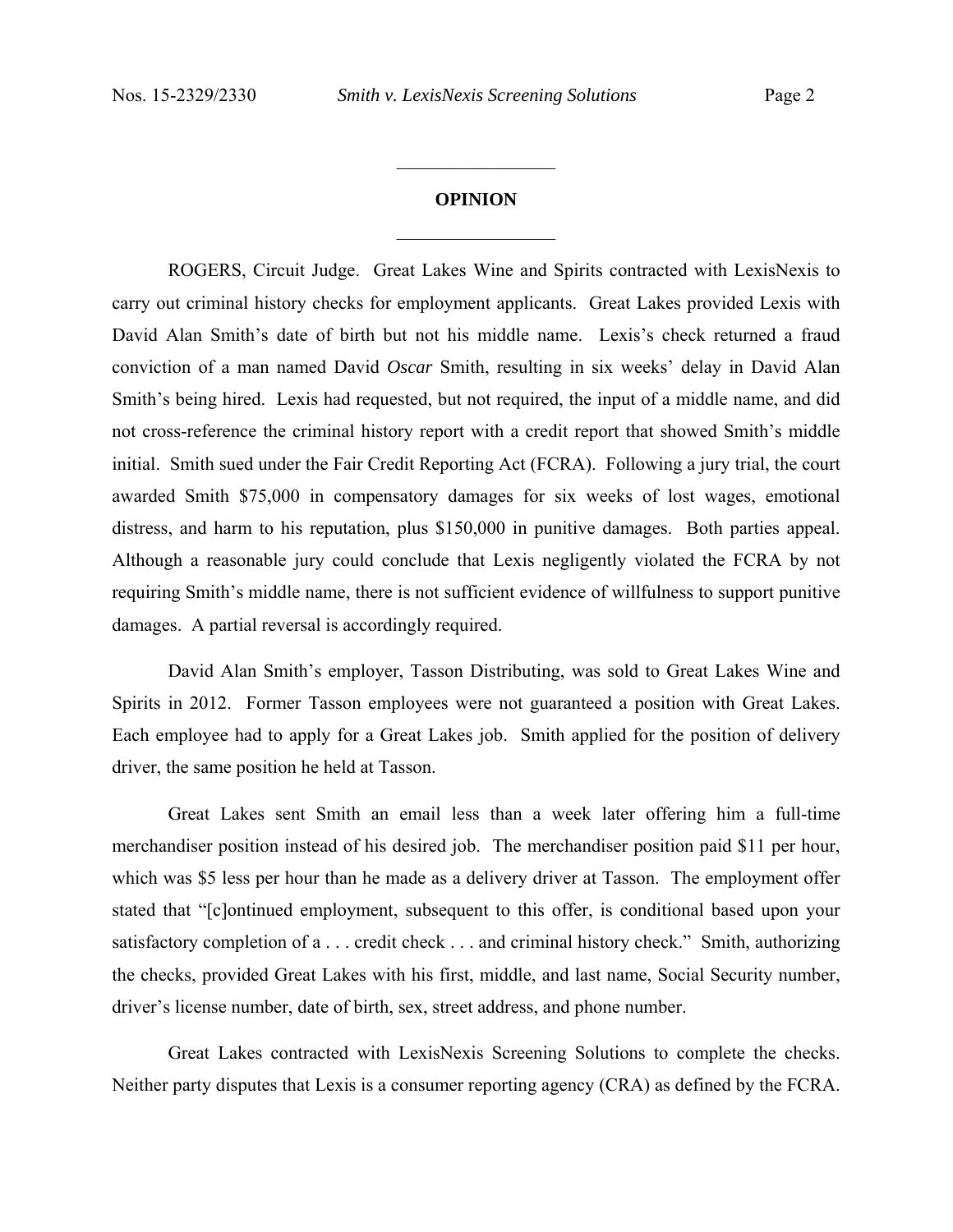When Lexis received Smith's credit report from Equifax, the report listed his name as "David A. Smith." For the criminal history check, Great Lakes wanted Lexis to perform a database report, for which Lexis searches its database that contains raw criminal data from court systems and other government agencies.

 In conducting a database search, Lexis inputs the information provided to it by the customer—in this case, Great Lakes. Lexis required Great Lakes to provide, per its standard procedure: Smith's first name, last name, and date of birth. Lexis will only include a criminal record on a criminal background report if the record matches all three of these pieces of information. Lexis also had fields in its order form for Smith's middle name and Social Security number, but Lexis did not require this information. Great Lakes did not provide Smith's middle name to Lexis but did provide Smith's Social Security number. There was evidence suggesting that Lexis's processes and procedures for running the criminal history check meet or exceed industry standards.

 At the time of Smith's criminal history check, Lexis ran and sold roughly 10 million criminal background reports a year. Lexis tracks the overall dispute rate for its criminal background reports. Lexis's data shows that 99.8% of its reports are never disputed, which means that the dispute rate is only .2%. This .2% rate includes database searches like the one Lexis conducted on Smith for Great Lakes.

 Lexis searched its database for criminal records that matched Smith's first name, last name, and date of birth. The search returned two sources—Bay County, Florida Circuit and County Courts, and the Florida Department of Corrections—as having criminal records for a David Smith born on March 12, 1965. This, however, was David *Oscar* Smith, not the David *Alan* Smith who applied for the job with Great Lakes. The records were for David Oscar Smith's uttering a forged instrument. Because Lexis did not receive a middle name from Great Lakes, it could not exclude the middle name "Oscar" from the results. The criminal records did not contain a Social Security number, so Lexis could not exclude them on that basis. Because the criminal records matched Smith's first name, last name, and date of birth, Lexis included them in the report it provided to Great Lakes.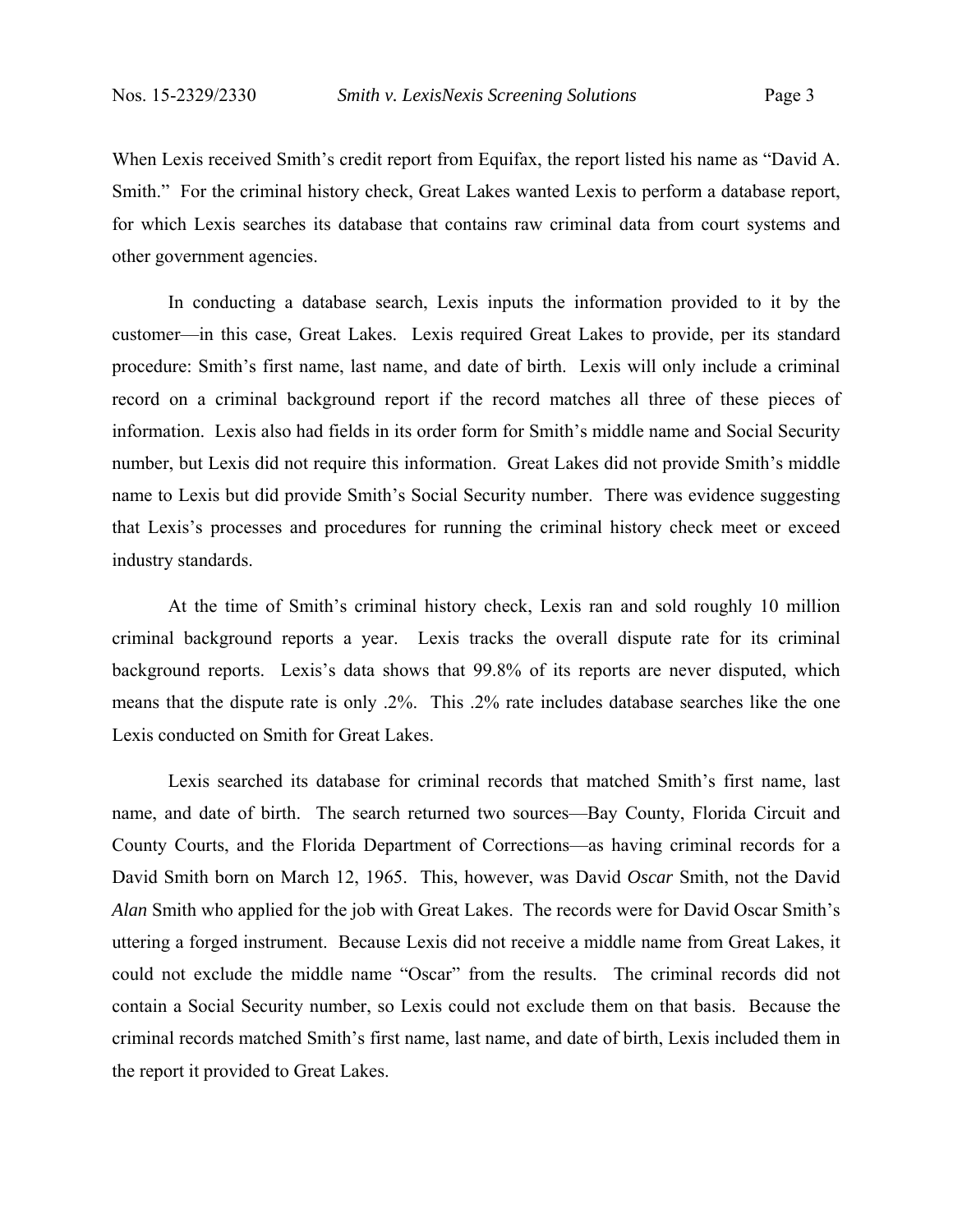About December 17, 2012, Smith received a letter from Great Lakes stating that it was rejecting his application for employment. The letter stated that the action was "influenced by information in a consumer report" made by Lexis at the request of Great Lakes, but that Lexis "did not make the adverse decision and cannot provide the reason for the decision." The letter included a copy of the background report. Although Vicki Strawsine, the Human Resources Director for Great Lakes, was suspicious of the report, she did not hire Smith and believed that it was his responsibility to contact Lexis in order to correct the report before Great Lakes would hire him.

 The same day that Smith saw the letter and the attached report, Smith contacted Great Lakes to state that the information in the report was incorrect. Great Lakes directed him to Lexis to dispute inaccuracies. Smith then contacted Lexis and faxed Lexis his driver's license so that Lexis could conduct a proper investigation into the inaccuracies. Lexis sent Smith a letter on January 11, 2013, stating that the investigation had concluded and the disputed criminal history had been removed. The letter also stated that Lexis sent Great Lakes a copy of the corrected report. On January 29th, six weeks after receiving the initial letter from Great Lakes revoking his employment offer, Smith began working for Great Lakes as a delivery driver.

 Smith's lost wages for the job of merchandiser during this period allegedly amounted to \$2,640. With Smith and his wife's financial situation already unsteady, his lack of employment during the six-week stretch caused them to fall on hard times. Smith stated that he was "down in the dumps," "depressed," and did not know how he was going to make a living. He did not seek medical treatment for these negative feelings. He also claimed that the owner of a party store at one point referred to Smith in a jocular manner as the owner's "favorite felon."

 The testimony of Smith's wife corroborated Smith's downward turn in mood during the six-week period. She testified that Smith was "a bit angry about not being able to pay the bills, ... short with [her], ... [and] depressed that he couldn't provide for his family." She said that the struggle to make ends meet financially was the main reason why Smith was stressed during the time he was unemployed. When Smith and his wife were both employed, they brought home "just enough" money after taxes to pay their monthly bills. Without Smith's income stream, the couple went into the red. In order to pay the bills during the six-week period,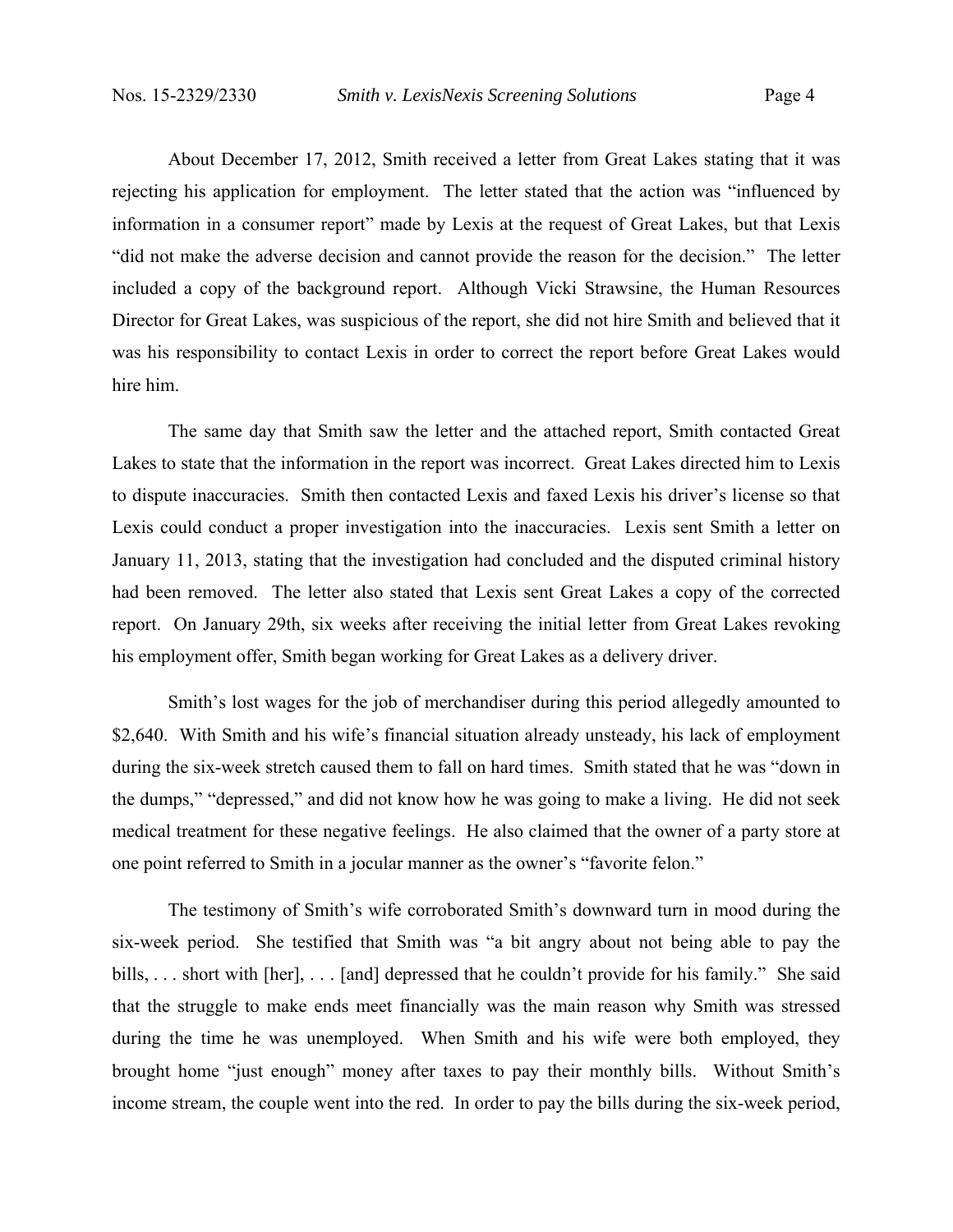Smith had to borrow money from his parents and his sister, an action that left him feeling "ashamed."

 Smith filed suit against Lexis, asserting that Lexis violated 15 U.S.C. § 1681e(b), part of the FCRA, by failing to follow reasonable procedures that would assure maximum possible accuracy in the information it reported to Great Lakes. The case proceeded to a jury trial. Lexis made an oral motion for judgment as a matter of law pursuant to Fed. R. Civ. P. 50(a). The district court took Lexis's motion under advisement and submitted the case to the jury. The jury found in Smith's favor, finding that Lexis both negligently and willfully violated the FCRA provision, and awarded Smith \$75,000 in compensatory damages as well as \$300,000 in punitive damages. The district court then denied Lexis's motion for judgment as a matter of law after requiring supplemental briefing. *Smith v. LexisNexis Screening Solutions, Inc.*, 76 F. Supp. 3d 651, 653, 657 (E.D. Mich. 2014) (order denying motion for a judgment as a matter of law).

 After the court denied the initial motion, Lexis filed a renewed motion for judgment as a matter of law or, in the alternative, for a new trial and/or remittitur. The district court denied the renewed motion for judgment as a matter of law. *Smith v. LexisNexis Screening Solutions, Inc.*, 138 F. Supp. 3d 872, 877 (E.D. Mich. 2015) (order denying renewed motion for a judgment as a matter of law). The court held that there was sufficient evidence from which a reasonable jury could conclude that Lexis's failure to require a middle name and its failure to cross-reference the credit report, which contained Smith's middle initial, with the criminal records were both negligent and willful violations of the FCRA provision. *See id.* at 879-82. The district court also held that there was sufficient evidence of economic loss and emotional distress to submit the claim to the jury. *Id.* at 887-89. Thus, the court denied in full Lexis's renewed motion for judgment as a matter of law.

 The district court denied in part and granted in part Lexis's motion for a new trial and/or remittitur. The court reiterated its analysis regarding the sufficiency of the evidence and held that it also supported a denial of the motion for a new trial, because the jury's verdict was not "against the weight of the evidence." *Id.* at 890. Also, Lexis did not meet its burden of showing that mistakes were made during trial that warranted a new trial. *Id.* at 899. However, on the issue of remittitur, the court granted the motion and reduced the punitive damages to \$150,000.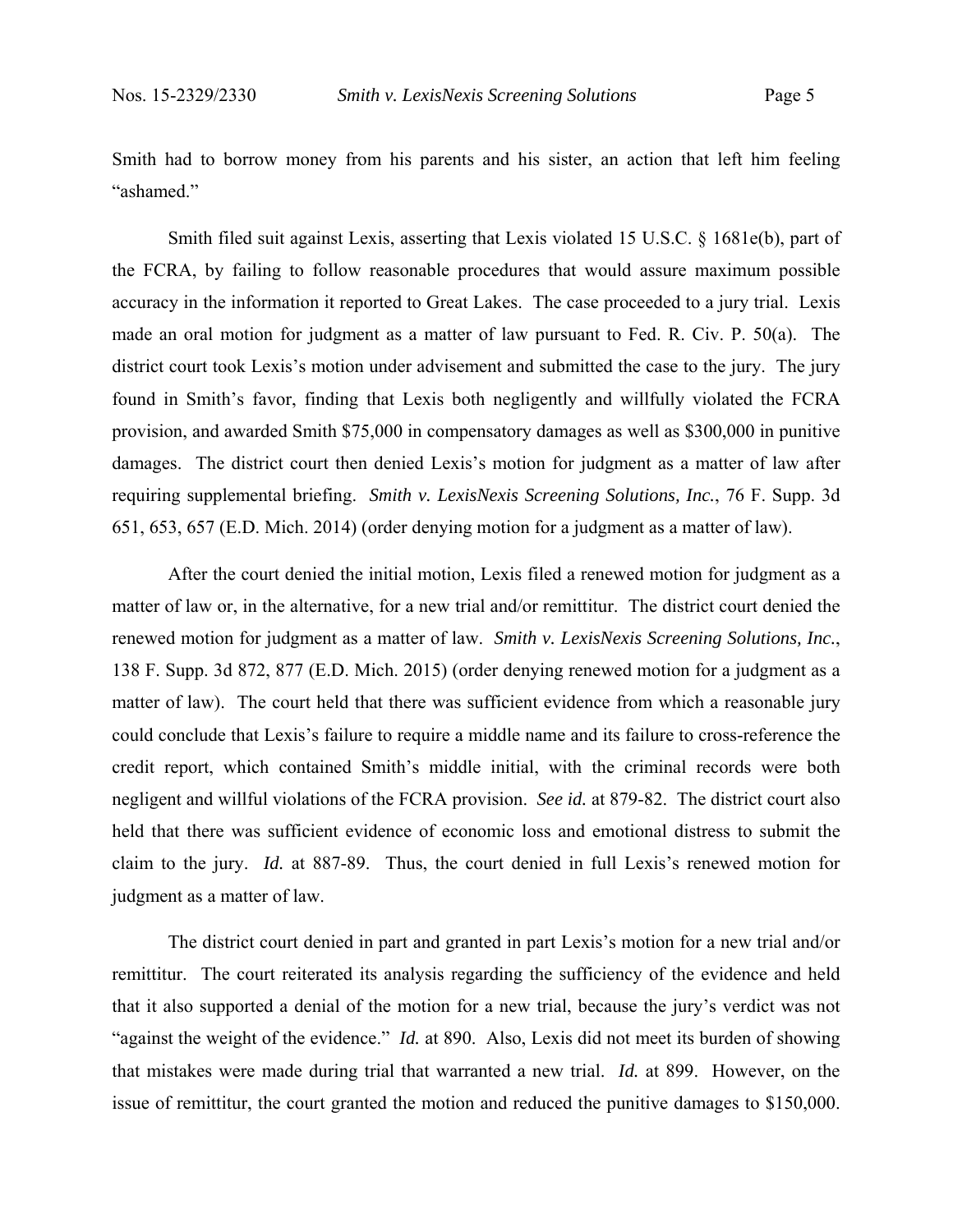*Id.* at 888-98. The court first stated that the award of \$75,000 for compensatory damages, although possibly sitting "on the high end of what would be appropriate," did not warrant remittitur, because it did not shock the court's conscience or differ too greatly from awards that other courts in analogous cases had deemed appropriate. *Id.* at 893. The court then analyzed whether the award of \$300,000 for punitive damages was excessive, and the court concluded that it was.**<sup>1</sup>** *Id.* at 898. According to the court, because Lexis's conduct in this case was not very reprehensible, and because the highest constitutional ratio of compensatory damages to punitive damages was 2:1 in this case, the punitive damages award had to be reduced to \$150,000. *Id*. at 895-96.

 Lexis appeals and argues that there is no evidence from which a reasonable jury could conclude that Lexis either negligently or willfully violated the FCRA. Lexis also argues that the evidence does not support the awards of compensatory or punitive damages. Smith appeals the district court's decision to reduce the punitive damages to \$150,000, arguing that Lexis's conduct was sufficiently reprehensible and that the 4:1 ratio between the jury's awards for compensatory and punitive damages was constitutionally appropriate. Because there is sufficient evidence of negligence but not of willfulness, only compensatory but not punitive damages were appropriate in this case.

 Although it is a close call, the evidence in the record was sufficient to support the jury's finding of negligence. Lexis required Smith's birthdate in addition to his first and last name, and this additional requirement certainly lowered the possibility of a false positive. Lexis also has a policy of using Social Security numbers—when provided—to further lower that possibility. Further, Lexis points to the fact that this was a single mix-up corrected shortly after Smith made Lexis aware of it and argues that its .2% dispute rate is evidence that the risk of this inaccuracy's occurrence was close to non-existent. But the relevant statutory language and Smith's particular situation cut against Lexis. 15 U.S.C. § 1681e(b) mandates that CRAs "follow reasonable procedures to assure maximum possible accuracy of the information concerning the individual about whom the report relates." "David Smith" is an exceedingly common first-and-last-name

 $\frac{1}{1}$ <sup>1</sup>The court analyzed the distinction between claims that punitive damages are constitutionally excessive and claims for remittitur. *Id.* at 896-98. Because Lexis argued that the punitive-damages award was constitutionally excessive, the court tailored its relief to that claim.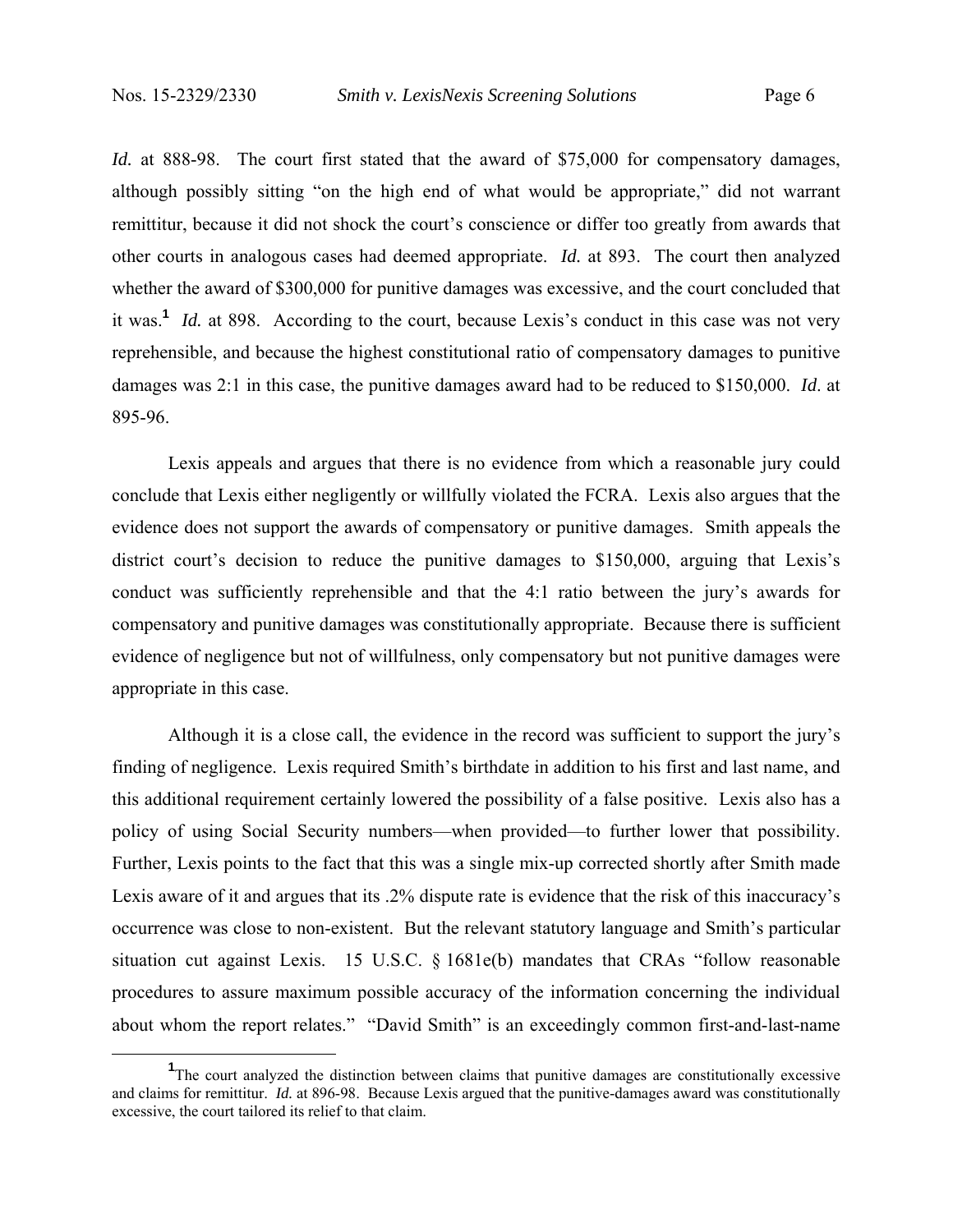combination—to the tune of over 125,000 individuals living in the United States. The jury could conclude that a reasonably prudent CRA, when presented with such a common name, would have required additional identifying information—like a middle name—to heighten the accuracy of its reports. The fact that requiring a middle name is an inarguably reasonable procedure (considering Lexis already had a field for middle names on the form that Great Lakes filled out) is what tips the scales against Lexis. Moreover, because the Florida criminal records for David Oscar Smith did not contain a Social Security number, Lexis's use of Smith's Social Security number would not have helped. Thus, although there is evidence that Lexis attempted to ensure that its reports produced a very low rate of false positives, there is sufficient record evidence supporting the jury's conclusion that Lexis's failure to require a middle name constituted negligence.

 The discrepancy between the credit report from Equifax, which named "David A. Smith," and the criminal records, which named "David Oscar Smith," provides a little additional weight in Smith's favor. At the time Lexis provided the report to Great Lakes, Lexis had within its possession a credit report from Equifax that named "David A. Smith" as the subject. Lexis could have cross-referenced this name with the name on the criminal records, which was "David Oscar Smith." A failure to cross-reference such information, standing alone, might not have any bearing on whether a CRA's actions were reasonable. *See Sarver v. Experian Info. Sols.*, 390 F.3d 969, 972 (7th Cir. 2004). In this case, however, the fact that Lexis possessed a report with Smith's middle initial serves as additional evidence supporting the jury's finding as to negligence.

 Although the jury could find that Lexis was negligent in compiling Smith's report, that is a far cry from being willful. In order to willfully violate the FCRA, a CRA's action must entail "an unjustifiably high risk of harm that is either known or so obvious that it should be known." *Safeco Ins. Co. of Am. v. Burr*, 551 U.S. 47, 68 (2007) (internal quotation marks and citation omitted). According to Smith, the risk of which Lexis should have known was that failing to require a middle name before it ran a report would not "assure maximum possible accuracy" as required by the FCRA. This argument, however, fails to acknowledge Lexis's efforts to combat inaccuracies: requiring an individual's first name, last name, and birthdate, and also—when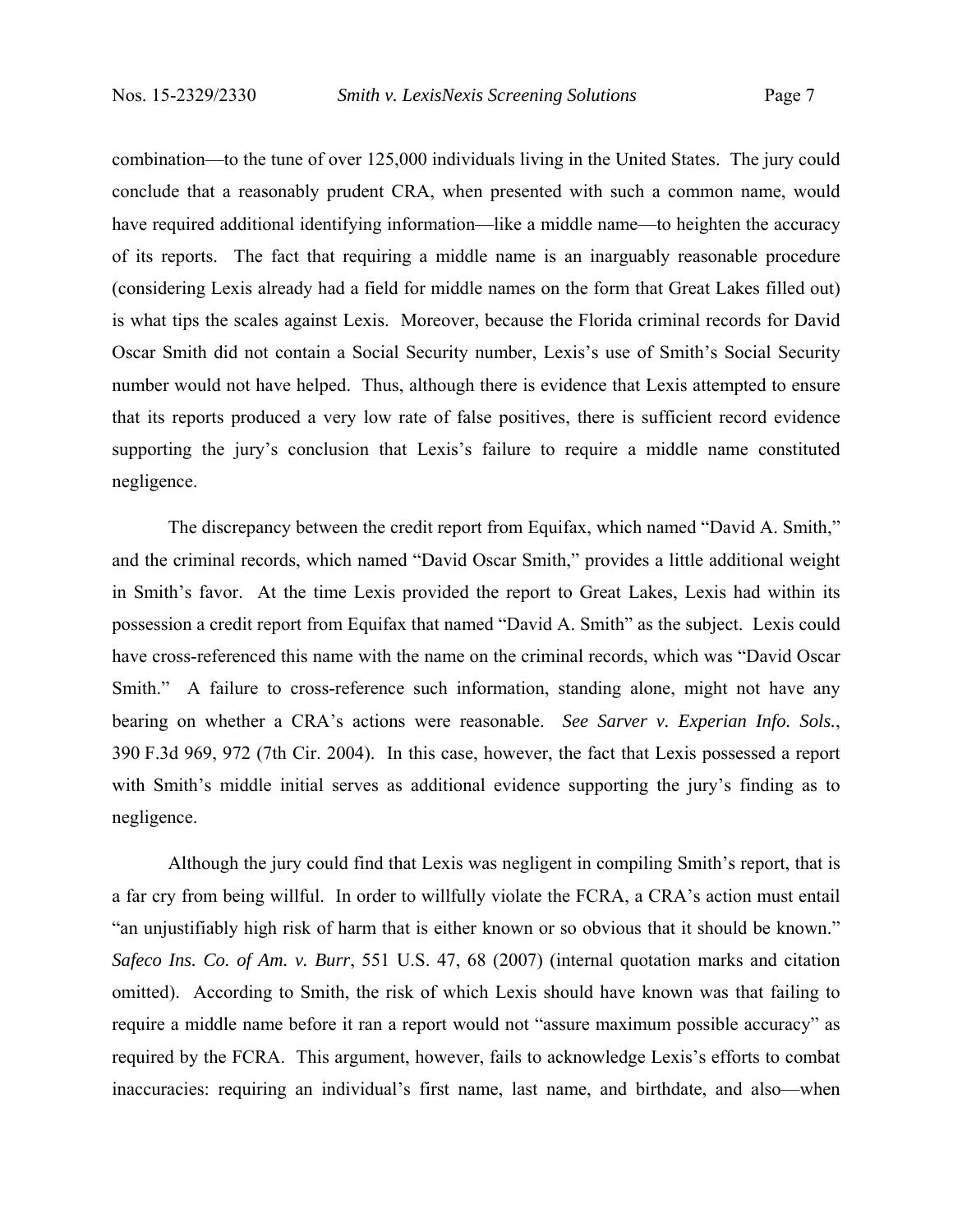provided—using a middle name and Social Security number. These procedures have kept Lexis's dispute rate at just .2%, which is remarkably low. Furthermore, a single inaccuracy, without more, does not constitute a willful violation of the FCRA. *See Nelski v. Trans Union, LLC*, 86 F. App'x 840, 844 (6th Cir. 2004). Although this inaccuracy might have resulted from Lexis's carelessness, it did not result from Lexis's disregarding a high risk of harm of which it should have known. The district court thus should have granted judgment as a matter of law with respect to the willfulness claim.

*Dalton v. Capital Associated Industries, Inc.*, 257 F.3d 409 (4th Cir. 2001), buttresses this conclusion. In that case, a CRA conducted a criminal history check and reported that the plaintiff had been convicted of a felony. *Id.* at 413. As a result, the plaintiff's prospective employer withdrew its offer of employment. *Id.* In analyzing the plaintiff's FCRA claim against the CRA, the Fourth Circuit stated that no reasonable jury could conclude that the CRA acted willfully. *Id.* at 418. The record, according to the court, lacked any evidence of willfulness: there was no evidence that other individuals had lodged complaints similar to the plaintiff's, the CRA's track record with its procedures had been reliable, and the CRA corrected its mistake shortly after the plaintiff challenged the accuracy of the report. *Id.* The Fourth Circuit also held that, despite these facts, a reasonable jury could conclude that the CRA acted negligently. *Id.* The same is true in this case. Smith has presented no evidence that anyone had lodged similar complaints against Lexis. Further, Lexis's low dispute rate showed that its procedures had been generally reliable. Finally, Lexis corrected the mistake not long after Smith complained—there was no protracted process before the record was set straight. The facts of the present case therefore line up neatly with the facts in *Dalton*, and *Dalton* supports the conclusion that Lexis negligently—but not willfully—violated the FCRA.

 Regarding damages, the record evidence is sufficient to support the jury's award of compensatory damages. Smith and his wife testified that Smith was depressed, angry, stressed, and "down in the dumps" due to their financial woes when he was unemployed. Smith testified that he had to borrow money from family members to make ends meet, which made him feel "ashamed." Smith further testified that the owner of a party store in town jokingly called Smith his "favorite felon," a comment that a reasonable jury could conclude caused embarrassment and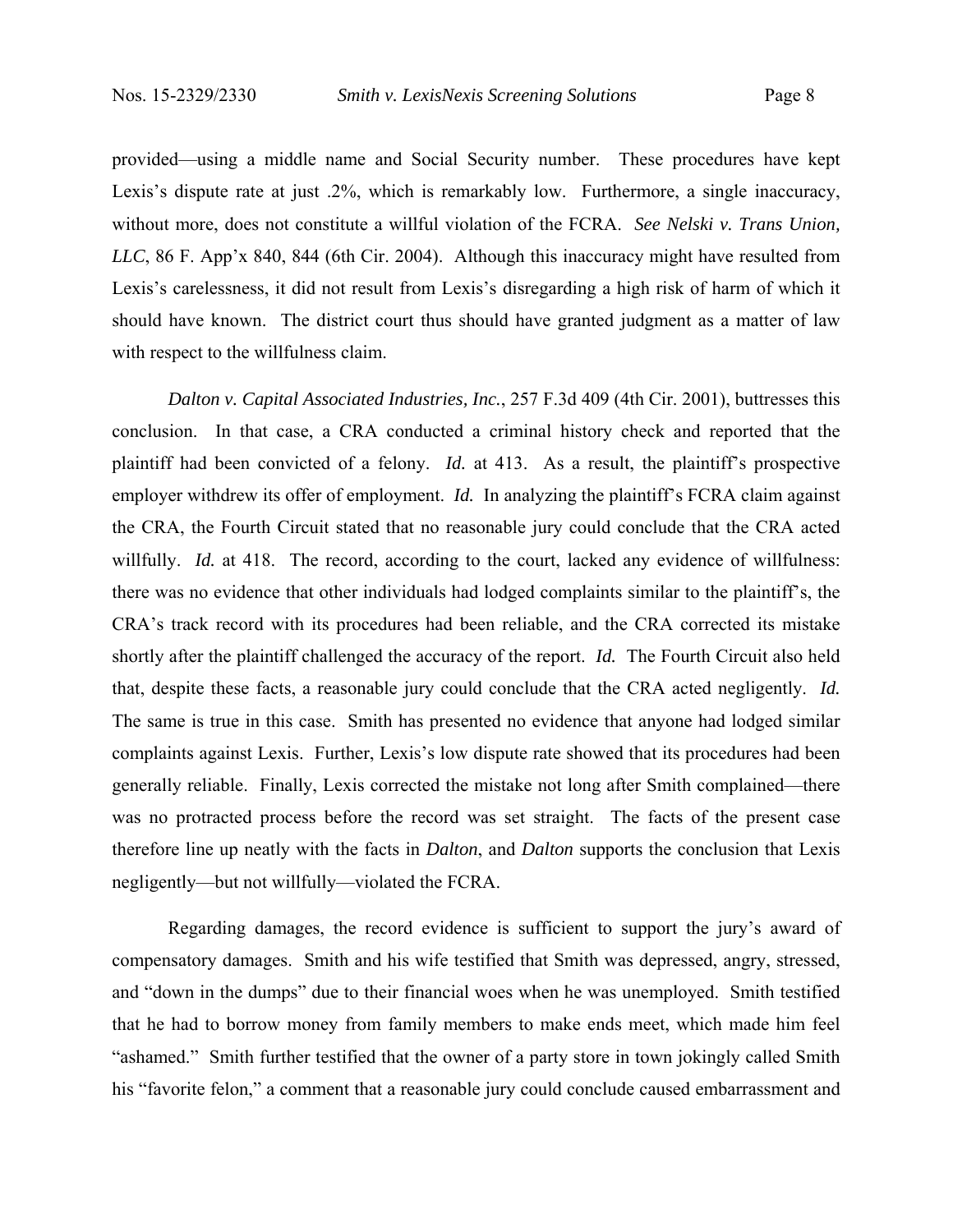anger. Plaintiffs are required to allege more than "mere conclusory statements" and must "reasonably and sufficiently explain[] the circumstances" surrounding their emotional injuries. *Bach v. First Union Nat'l Bank*, 149 F. App'x 354, 361 (6th Cir. 2005). Lexis argues that Smith's and his wife's testimony is merely conclusory and is not sufficient to warrant an award for emotional distress. Smith's and his wife's statements, however, are extensive. They describe his shame, anger, and stress that stemmed from financial hardships. This situation, and particularly the financial hardships involved in it, is one with which reasonable jurors could identify and infer that a reasonable person in the same situation would suffer emotional distress. In *Wantz v. Experian Information Solutions*, 386 F.3d 829, 834 (7th Cir. 2004), *abrogated on other grounds by Burr*, 551 U.S. 47, the Seventh Circuit preserved the possibility of mental distress damages where "the facts are so inherently degrading that a jury could infer . . . emotional distress." Here, Smith elicited enough evidence for a reasonable jury to conclude that he suffered emotional distress and was accordingly due damages.

 The district court did not err in denying Lexis's motion to remit the award of \$75,000 in compensatory damages. That amount was not too far afield from awards in similar cases. Smith's alleged lost wages amounted to \$2,640, which means that the remaining non-economic damages totaled at least \$72,360. The jury did not allocate the amount of damages among lost wages, emotional distress, and harm to reputation. *Smith v. LexisNexis Screening Solutions, Inc.*, 138 F. Supp. 3d 872, 890-91 (E.D. Mich. 2015) (order denying renewed motion for a judgment as a matter of law). Lexis argues that the \$72,360 amount is clearly excessive in light of other, similar cases. Lexis breaks down the awards in the other cases into per-week amounts and multiplies those amounts by the four weeks it took Lexis to correct Smith's credit report in order to demonstrate the excessiveness of the award in this case.**<sup>2</sup>** Although the \$72,360 might be a higher per-week amount than the awards in many of the cases Lexis cites, juries are not required to award compensatory damages based only on the temporal extent of suffering. Furthermore, as stated above, there was ample record evidence of Smith's distress. A district court is allowed to interfere with a jury's award "only when, after reviewing all the evidence in the light most favorable to the prevailing party, [the court] is convinced that the verdict is clearly excessive;

**<sup>2</sup>** <sup>2</sup>In fact. Lexis's FCRA violation was the but-for cause of Smith's unemployment for six weeks, not four.